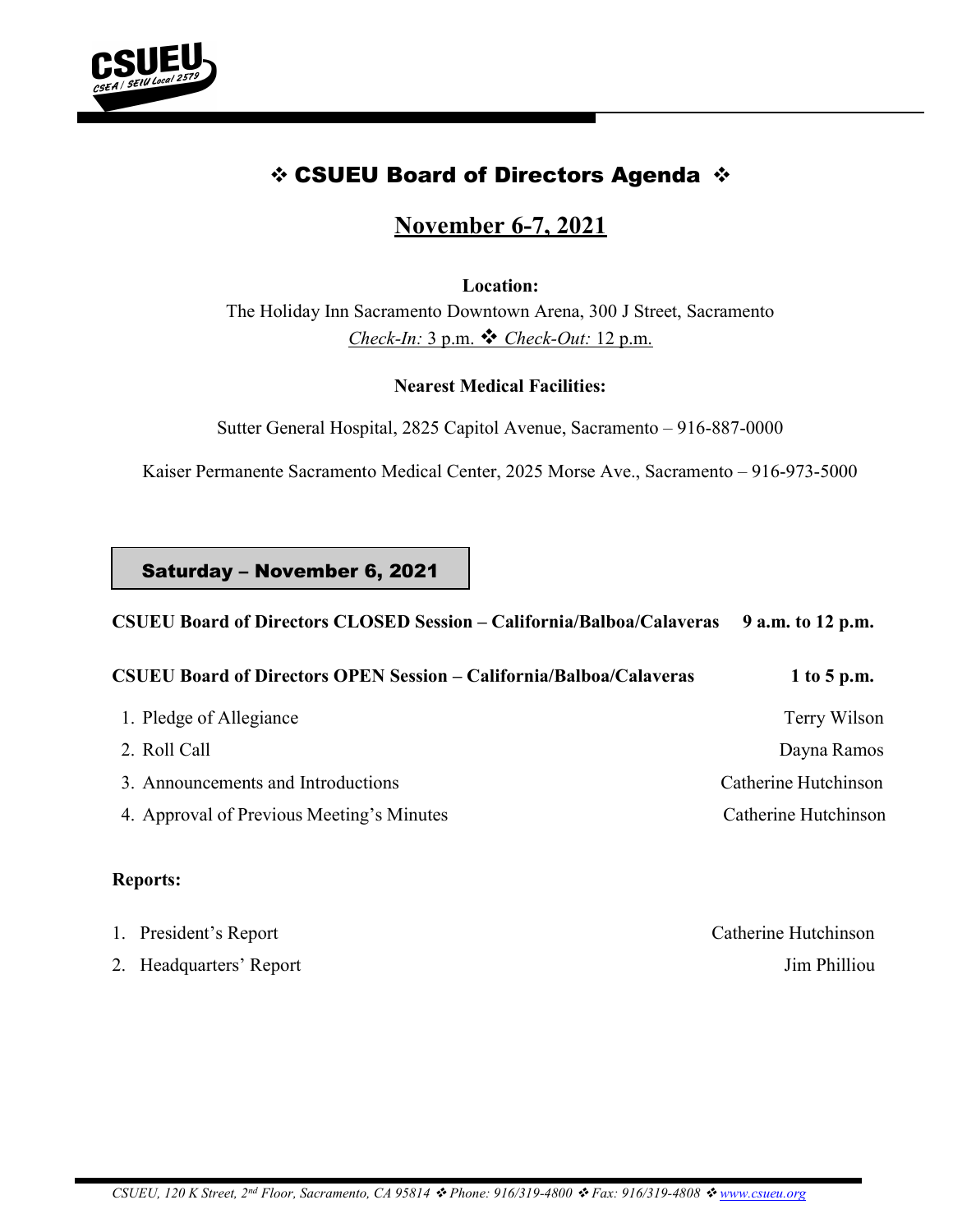#### New Business:

- 1. Concur VP for Organizing Replacement Catherine Hutchinson
- 2. Concur Statewide Committee Appointments Catherine Hutchinson
	- a. Finance Committee: Sandra Boulanger, Khiem Ha, Debbie Blair and Whitney Kingsby
	- b. Legislative Committee: Vicky McLeod, Hector Maciel, Sarah Schraeder, Pete Rauch and Erin Foote
	- c. Communications Committee: Isabel Banuelos, Sandee Noda, Bernard Kane, Eri Roman and Tom Emens
	- d. Classification: as of 11/1/21 TBA
	- e. Health & Safety: Gilbert Garcia, Marlys Knutsen, Gerry Rap, Benjamin Virzi
	- f. Bylaws & Policy File Committee: as of 11/1/21 TBA

## Sunday – November 7, 2021

| <b>CSUEU Breakfast Buffet for All - California/Balboa/Calaveras</b>          | 8 to 9 a.m.       |
|------------------------------------------------------------------------------|-------------------|
| <b>CSUEU Board of Directors CLOSED Session – California/Balboa/Calaveras</b> | 9 to 10 a.m.      |
| <b>CSUEU Board of Directors OPEN Session – California/Balboa/Calaveras</b>   | 11 a.m. to 4 p.m. |

## Order of reports determined by date/time report emailed to Dayna Ramos

BUC & Committee Reports: (please note 2018-2021 committee chairs listed below)

| 1. BUC 2             | <b>Tessy Reese</b>   |
|----------------------|----------------------|
| 2. BUC 5             | Tyree Mikes          |
| 3. BUC 7             | Dawn McCulley        |
| 4. BUC 9             | <b>Marty Brenner</b> |
| 5. Communications    | Isabel Banuelos      |
| 6. Finance Committee | Terry Wilson         |